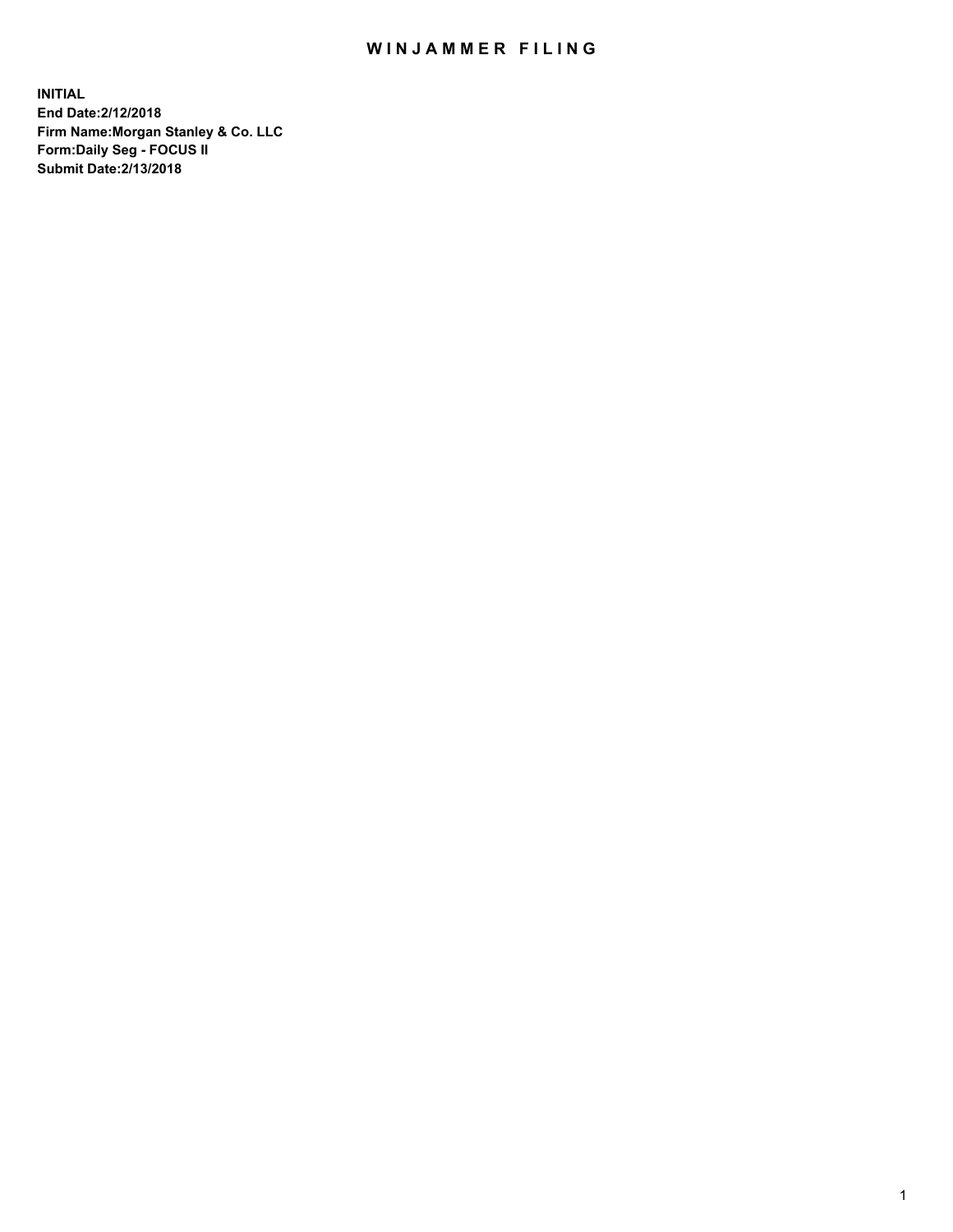## **INITIAL End Date:2/12/2018 Firm Name:Morgan Stanley & Co. LLC Form:Daily Seg - FOCUS II Submit Date:2/13/2018 Daily Segregation - Cover Page**

| Name of Company<br><b>Contact Name</b><br><b>Contact Phone Number</b><br><b>Contact Email Address</b>                                                                                                                                                                                                                          | Morgan Stanley & Co. LLC<br>Ikram Shah<br>212-276-0963<br>lkram.shah@morganstanley.com |
|--------------------------------------------------------------------------------------------------------------------------------------------------------------------------------------------------------------------------------------------------------------------------------------------------------------------------------|----------------------------------------------------------------------------------------|
| FCM's Customer Segregated Funds Residual Interest Target (choose one):<br>a. Minimum dollar amount: ; or<br>b. Minimum percentage of customer segregated funds required:%; or<br>c. Dollar amount range between: and; or<br>d. Percentage range of customer segregated funds required between: % and %.                        | 331,000,000<br>0 <sub>0</sub><br>00                                                    |
| FCM's Customer Secured Amount Funds Residual Interest Target (choose one):<br>a. Minimum dollar amount: ; or<br>b. Minimum percentage of customer secured funds required:%; or<br>c. Dollar amount range between: and; or<br>d. Percentage range of customer secured funds required between:% and%.                            | 140,000,000<br>0 <sub>0</sub><br>0 <sub>0</sub>                                        |
| FCM's Cleared Swaps Customer Collateral Residual Interest Target (choose one):<br>a. Minimum dollar amount: ; or<br>b. Minimum percentage of cleared swaps customer collateral required:% ; or<br>c. Dollar amount range between: and; or<br>d. Percentage range of cleared swaps customer collateral required between:% and%. | 92,000,000<br>0 <sub>0</sub><br>0 <sub>0</sub>                                         |

Attach supporting documents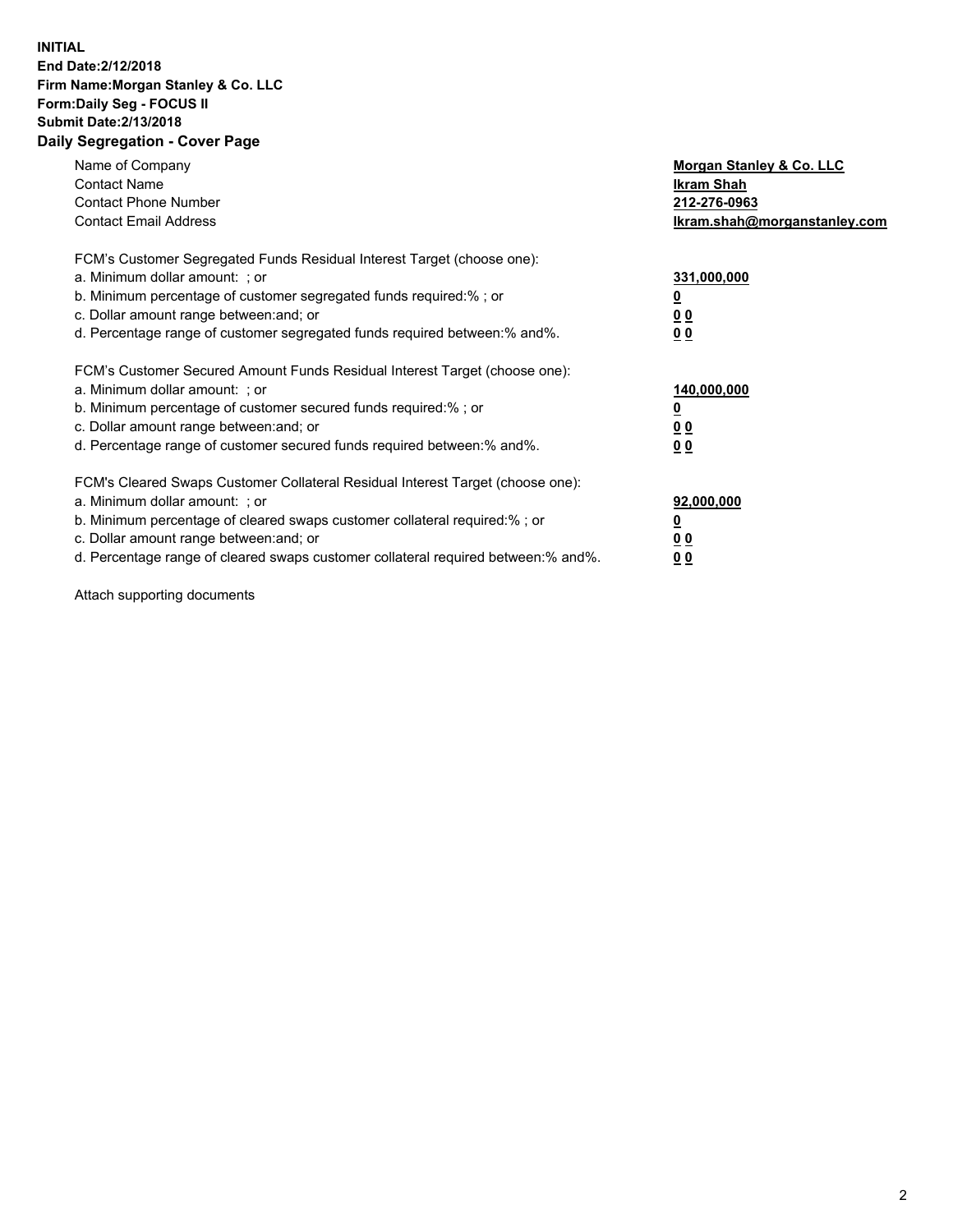## **INITIAL End Date:2/12/2018 Firm Name:Morgan Stanley & Co. LLC Form:Daily Seg - FOCUS II Submit Date:2/13/2018**

**Daily Segregation - Secured Amounts** Foreign Futures and Foreign Options Secured Amounts Amount required to be set aside pursuant to law, rule or regulation of a foreign government or a rule of a self-regulatory organization authorized thereunder 1. Net ledger balance - Foreign Futures and Foreign Option Trading - All Customers A. Cash **3,771,083,911** [7315] B. Securities (at market) **1,733,933,503** [7317] 2. Net unrealized profit (loss) in open futures contracts traded on a foreign board of trade **-396,627,337** [7325] 3. Exchange traded options a. Market value of open option contracts purchased on a foreign board of trade **17,449,444** [7335] b. Market value of open contracts granted (sold) on a foreign board of trade **-19,075,493** [7337] 4. Net equity (deficit) (add lines 1. 2. and 3.) **5,106,764,028** [7345] 5. Account liquidating to a deficit and account with a debit balances - gross amount **38,512,263** [7351] Less: amount offset by customer owned securities **-35,946,933** [7352] **2,565,330** 6. Amount required to be set aside as the secured amount - Net Liquidating Equity Method (add lines 4 and 5) 7. Greater of amount required to be set aside pursuant to foreign jurisdiction (above) or line 6. FUNDS DEPOSITED IN SEPARATE REGULATION 30.7 ACCOUNTS 1. Cash in banks A. Banks located in the United States **696,981,353** [7500] B. Other banks qualified under Regulation 30.7 **450,367,003** [7520] **1,147,348,356** 2. Securities A. In safekeeping with banks located in the United States **272,827,419** [7540] B. In safekeeping with other banks qualified under Regulation 30.7 **0** [7560] **272,827,419** [7570] 3. Equities with registered futures commission merchants A. Cash **8,555,987** [7580] B. Securities **0** [7590] C. Unrealized gain (loss) on open futures contracts **-2,358,311** [7600] D. Value of long option contracts **0** [7610] E. Value of short option contracts **0** [7615] **6,197,676** [7620] 4. Amounts held by clearing organizations of foreign boards of trade A. Cash **0** [7640] B. Securities **0** [7650] C. Amount due to (from) clearing organization - daily variation **0** [7660] D. Value of long option contracts **0** [7670]

- 
- E. Value of short option contracts **0** [7675] **0** [7680]
- 5. Amounts held by members of foreign boards of trade
	-
	-
	- C. Unrealized gain (loss) on open futures contracts **-394,269,026** [7720]
	- D. Value of long option contracts **17,449,444** [7730]
	- E. Value of short option contracts **-19,075,493** [7735] **3,875,823,192**
- 6. Amounts with other depositories designated by a foreign board of trade **0** [7760]
- 7. Segregated funds on hand **0** [7765]
- 8. Total funds in separate section 30.7 accounts **5,302,196,643** [7770]
- 9. Excess (deficiency) Set Aside for Secured Amount (subtract line 7 Secured Statement Page 1 from Line 8)
- 10. Management Target Amount for Excess funds in separate section 30.7 accounts **140,000,000** [7780]
- 11. Excess (deficiency) funds in separate 30.7 accounts over (under) Management Target **52,867,285** [7785]

| <u>0</u> [7305] |  |
|-----------------|--|
|-----------------|--|

[7354] **5,109,329,358** [7355]

**5,109,329,358** [7360]

[7530]

 A. Cash **2,810,612,182** [7700] B. Securities **1,461,106,085** [7710] [7740] **192,867,285** [7380]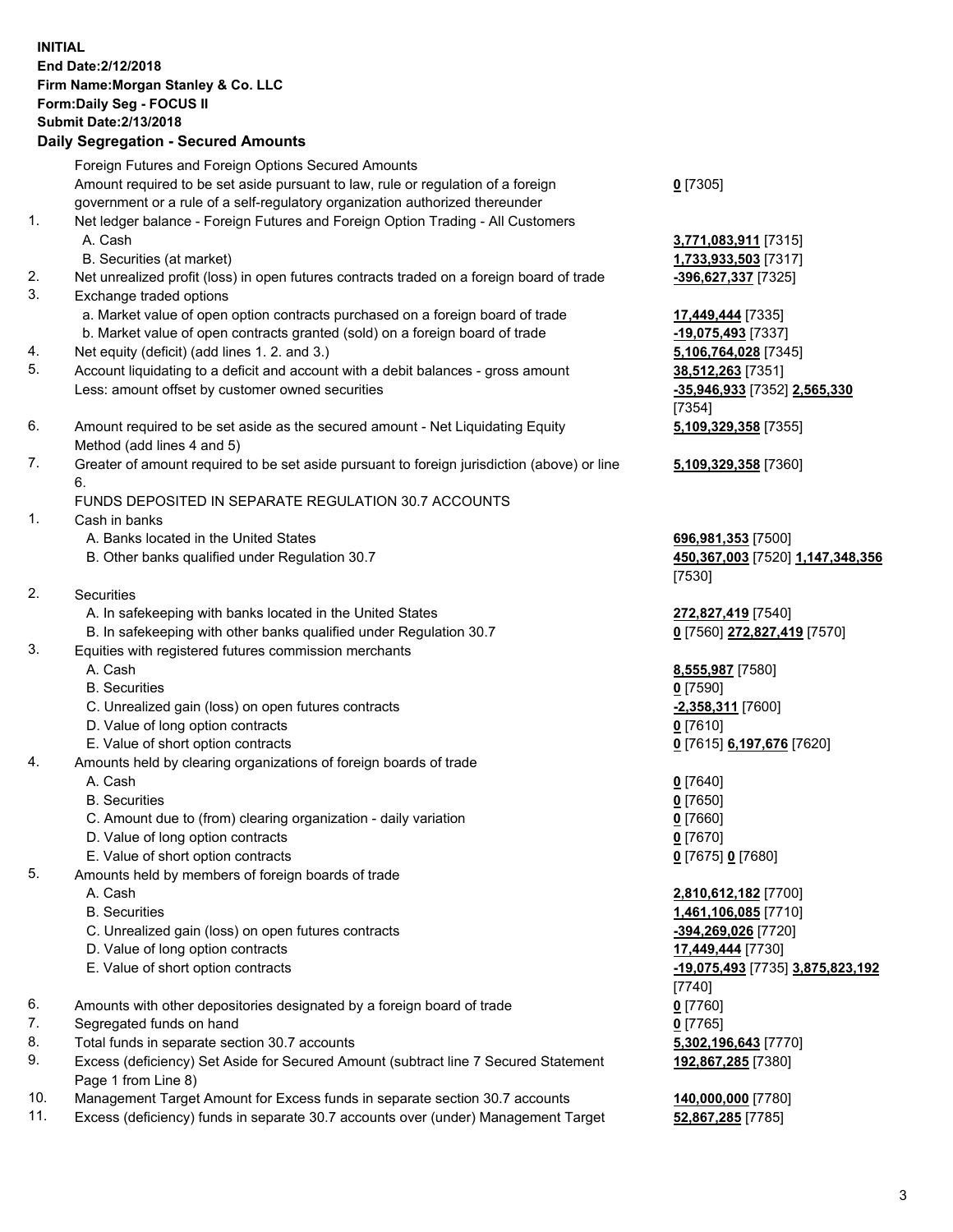**INITIAL End Date:2/12/2018 Firm Name:Morgan Stanley & Co. LLC Form:Daily Seg - FOCUS II Submit Date:2/13/2018 Daily Segregation - Segregation Statement** SEGREGATION REQUIREMENTS(Section 4d(2) of the CEAct) 1. Net ledger balance A. Cash **12,722,909,424** [7010] B. Securities (at market) **5,281,823,724** [7020] 2. Net unrealized profit (loss) in open futures contracts traded on a contract market **-2,075,003,718** [7030] 3. Exchange traded options A. Add market value of open option contracts purchased on a contract market **493,529,373** [7032] B. Deduct market value of open option contracts granted (sold) on a contract market **-705,361,660** [7033] 4. Net equity (deficit) (add lines 1, 2 and 3) **15,717,897,143** [7040] 5. Accounts liquidating to a deficit and accounts with debit balances - gross amount **515,945,066** [7045] Less: amount offset by customer securities **-434,225,845** [7047] **81,719,221** [7050] 6. Amount required to be segregated (add lines 4 and 5) **15,799,616,364** [7060] FUNDS IN SEGREGATED ACCOUNTS 7. Deposited in segregated funds bank accounts A. Cash **4,838,710,852** [7070] B. Securities representing investments of customers' funds (at market) **0** [7080] C. Securities held for particular customers or option customers in lieu of cash (at market) **956,594,562** [7090] 8. Margins on deposit with derivatives clearing organizations of contract markets A. Cash **6,196,622,042** [7100] B. Securities representing investments of customers' funds (at market) **0** [7110] C. Securities held for particular customers or option customers in lieu of cash (at market) **4,325,229,162** [7120] 9. Net settlement from (to) derivatives clearing organizations of contract markets **69,989,428** [7130] 10. Exchange traded options A. Value of open long option contracts **493,529,373** [7132] B. Value of open short option contracts **-705,361,660** [7133] 11. Net equities with other FCMs A. Net liquidating equity **2,360,745** [7140] B. Securities representing investments of customers' funds (at market) **0** [7160] C. Securities held for particular customers or option customers in lieu of cash (at market) **0** [7170] 12. Segregated funds on hand **0** [7150] 13. Total amount in segregation (add lines 7 through 12) **16,177,674,504** [7180] 14. Excess (deficiency) funds in segregation (subtract line 6 from line 13) **378,058,140** [7190]

- 15. Management Target Amount for Excess funds in segregation **331,000,000** [7194]
- 16. Excess (deficiency) funds in segregation over (under) Management Target Amount Excess

**47,058,140** [7198]